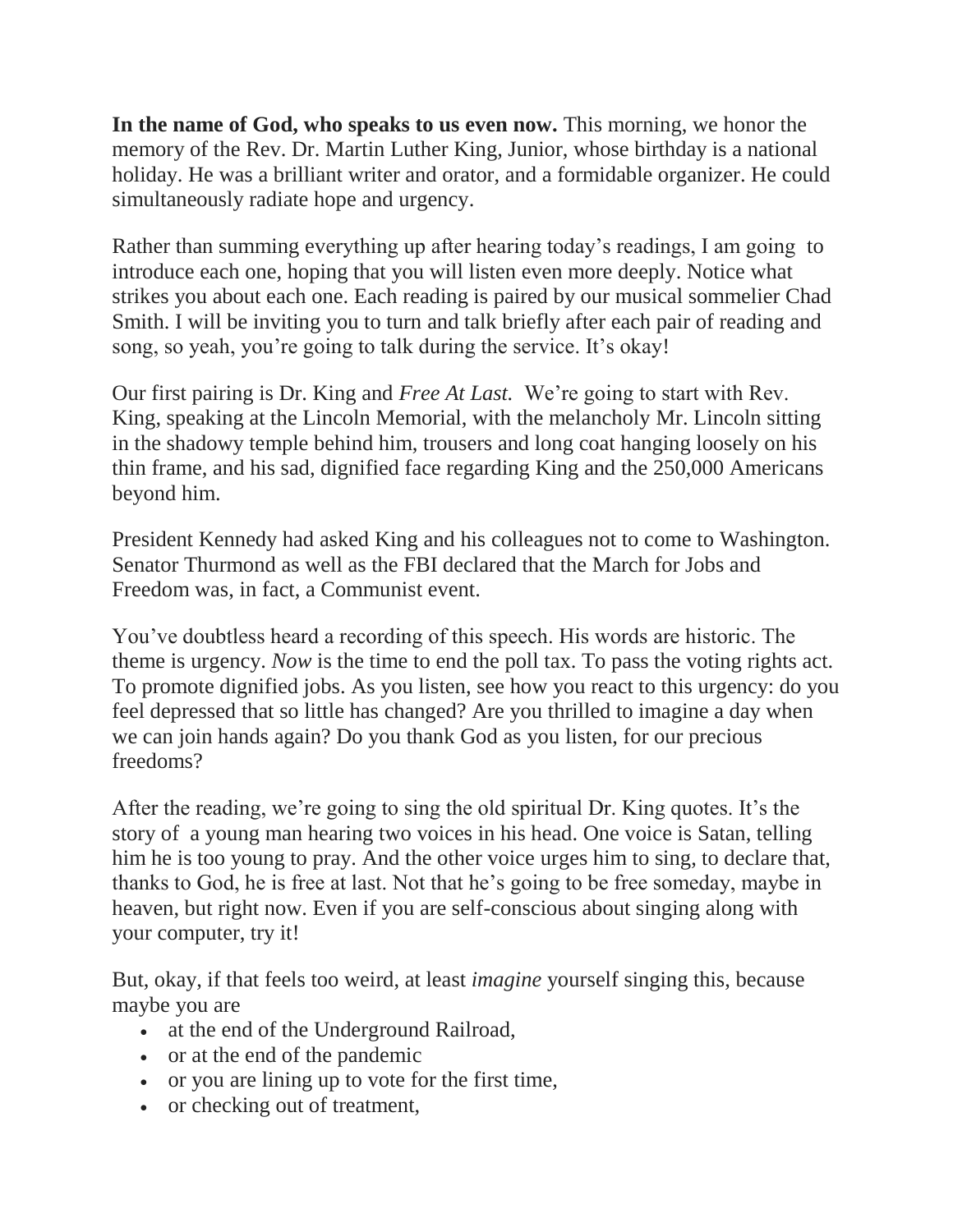- or walking out of jail,
- or realizing that whatever has been keeping you stuck no longer has power over you like some devilish voice in your head, and so you sing Free at Last, Free at Last, thank God almighty I'm free at last. Sing with that great moment in mind and afterward I'll give you a minute to turn to the people with you and tell what your free at last moment was.

**Introduction to the Second Reading.** What was your *free at last* moment? Did you sing along with us? Or imagine a situation of being freed from something, someone, someplace that has been holding you captive? Take a minute and share.

The second reading is from Desmond Tutu, a tiny giant with an infectious laugh. The Archbishop of Cape Town. The fighter for apartheid who later became the fighter against the appalling corruption and anti-science policies of South Africa's government. You will hear a simple argument: that since we are all made in God's image, we are meant to treat one another like family. To really *see* each other and *listen* to them tell their story. Not just to exchange weapons for constructive tools, but to turn swords into plows. So I invite you again to listen for God's good word here, spoken by the beloved man who died last month, and see what comes up for you.

After Archbishop Tutu's speech, we will sing another spiritual, this one very personal. We're singing the part of a friend, a fellow family member, maybe, telling someone we love a very difficult truth: *someone's knocking on your door, sinner.* Not "sinner" in a condemning way, but in a way that says: *hey, brother, we all mess up, and it's time to pay attention! Because this door knock can really help you.* And once again, even if it is embarrassing to sing to your computer, close your eyes and imagine you're here with us! And as you listen to Tutu and then sing this song, can you picture some people who you could treat more like family, with God's help?

**Introduction to the third reading.** Ok, Jesus is knocking on our doors, hoping to be welcomed like a brother. Tutu said we are all family. Take a minute to share: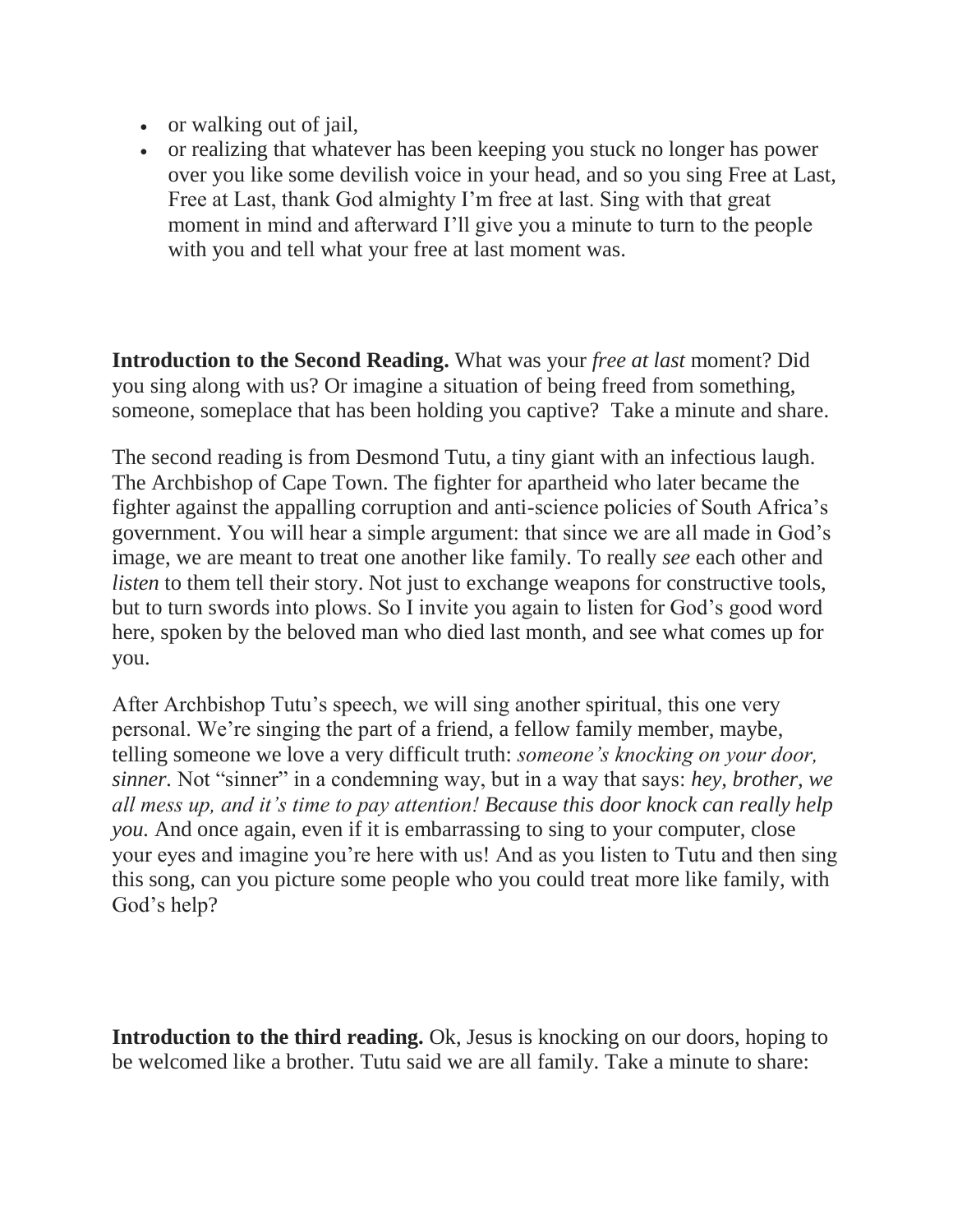who could you treat more like family, so Tutu's words come to life? Whose door do you maybe need to knock on?

Our third reading is by the Rev. Stephanie Spellers, raised by a single mom in Kentucky and now a member of our Presiding Bishop Michael Curry's team of visionary evangelists, she pictures an active, dancing church so involved in changing the world that people are advised to wear crash helmets, not Sunday hats. It's hard for me to imagine, living in my comfortable house a couple of blocks around the corner from this comfortable church. I don't work in an emergency room sending people back home because there are no beds left. I haven't lost my job because the restaurant where I work has closed. People don't look sus[piciously at my skin when I enter their store. Police don't pull me over with their weapons drawn. I get welcomed when I enter the hardware store, when I check in at a hotel, or when I visit a church. But the thing about all this racial justice work that I am slowly getting into my head is that most of the time as an older white guy, I'm just supposed to listen. To just listen. And maybe a couple of times a week I hear a little voice telling me something I can do to be a brother. A lover of souls.

For our song response, we have *Lord I want to be a Christian in my heart.* Echoing Canon Spellers' words, we'll sing about how actually being like Christ is so hard and yet so right. How it's a matter of heart, not head. Think about some small way in which your heart is turning in the right direction, and we'll share again. But first, the reading.

**Introduction to the Gospel.** So did you feel some hope? In listening to Stephanie Spellers' Black, Female voice, talking about experiences maybe you've never had, did you feel guilty? Bored? Bothered? Hopeless? Or maybe encouraged that this next generation is going to take us to a better place? Or did the song make you think about something? Take a minute to talk to the people you're with.

Our final reading is, as always, from the Good News of Christ. Normally this year, we hear from Luke, but today it's Matthew. If ever there was a guy whose door needed knocking on, it was him. If ever there was a guy who didn't treat others like family, or who was dedicated to taking away people's money and freedom, it was the tax collector. Jesus invited himself to Matthew's house (he was also called Levi) for dinner. Matthew was hated by his fellow Jews for collaborating with the Romans. He was branded an unforgivable sinner, unclean and disgusting, by his